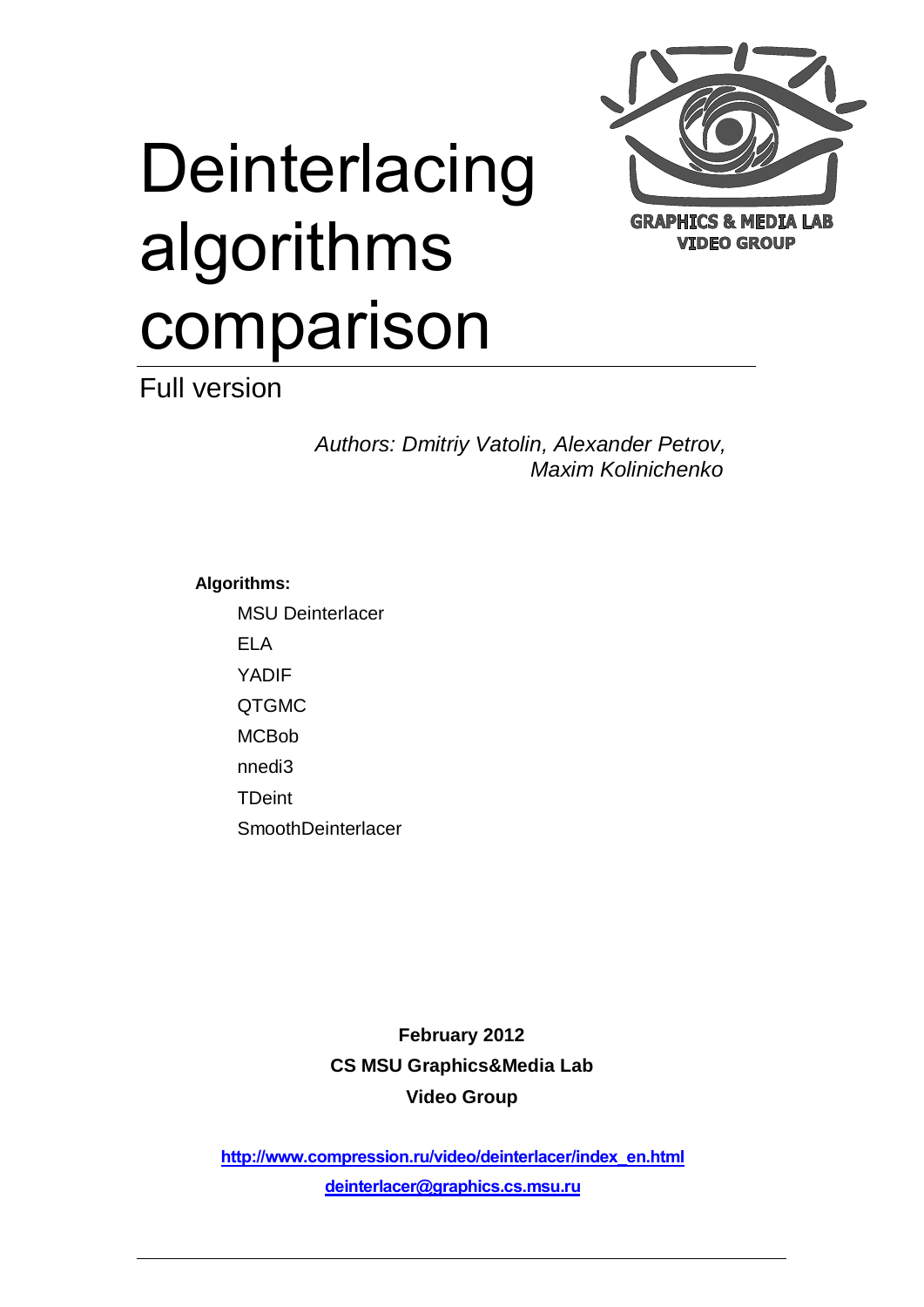### **1 Comparison**

#### **1.1 Comparison method**

**Our algorithm was compared with a set of free deinterlacers. Progressive source was converted to interlaced scan and processed by different deinterlacing algorithms. The result of this processing was compared with a source video using PSNR and SSIM metrics. Number of processed frames per second (FPS) was measured to estimate speed of algorithms.**

#### **1.2 References**

**All of the test sequences are located at<http://media.xiph.org/video/derf/>**

**List of deinterlacers:**

- **MSU - [http://www.compression.ru/video/deinterlacer/src/msu\\_deinterlacer.zip](http://www.compression.ru/video/deinterlacer/src/msu_deinterlacer.zip)**
- **nnedi3 - <http://web.missouri.edu/~kes25c/nnedi3.zip>**
- **TDeint - <http://web.missouri.edu/~kes25c/TDeintv11.zip>**
- **Smooth - [http://web.missouri.edu/~kes25c/SmoothDeinterlacer\\_25.zip](http://web.missouri.edu/~kes25c/SmoothDeinterlacer_25.zip)**
- **QTGMC - <http://forum.doom9.org/showthread.php?t=156028>**
- **MCBob - <http://forum.doom9.org/showthread.php?t=124676>**
- **ELA, YADIF - built-in VirtualDub implementations**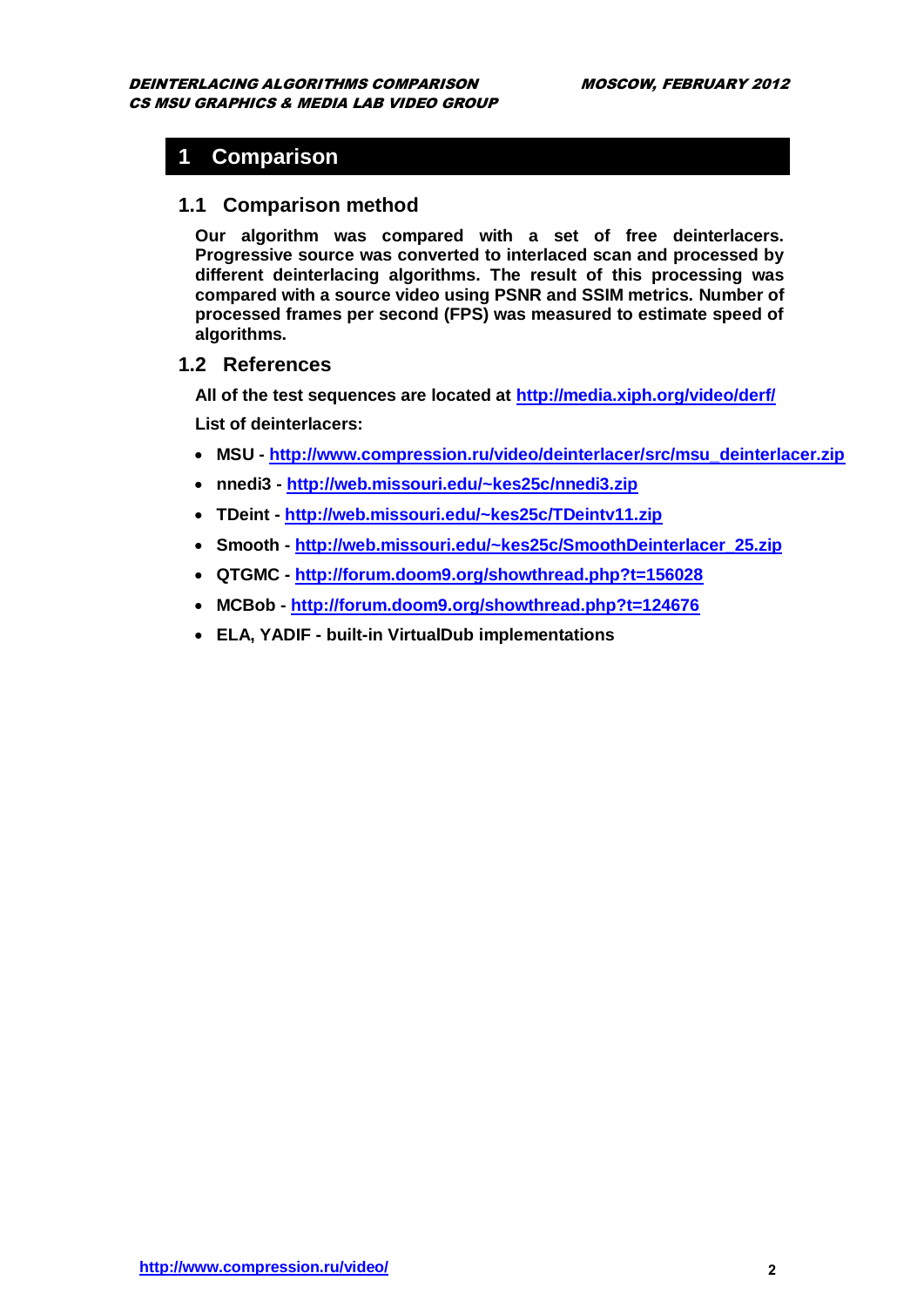



**Absolute values of PSNR and SSIM metrics are presented on the charts above. (An arrow points to "better")**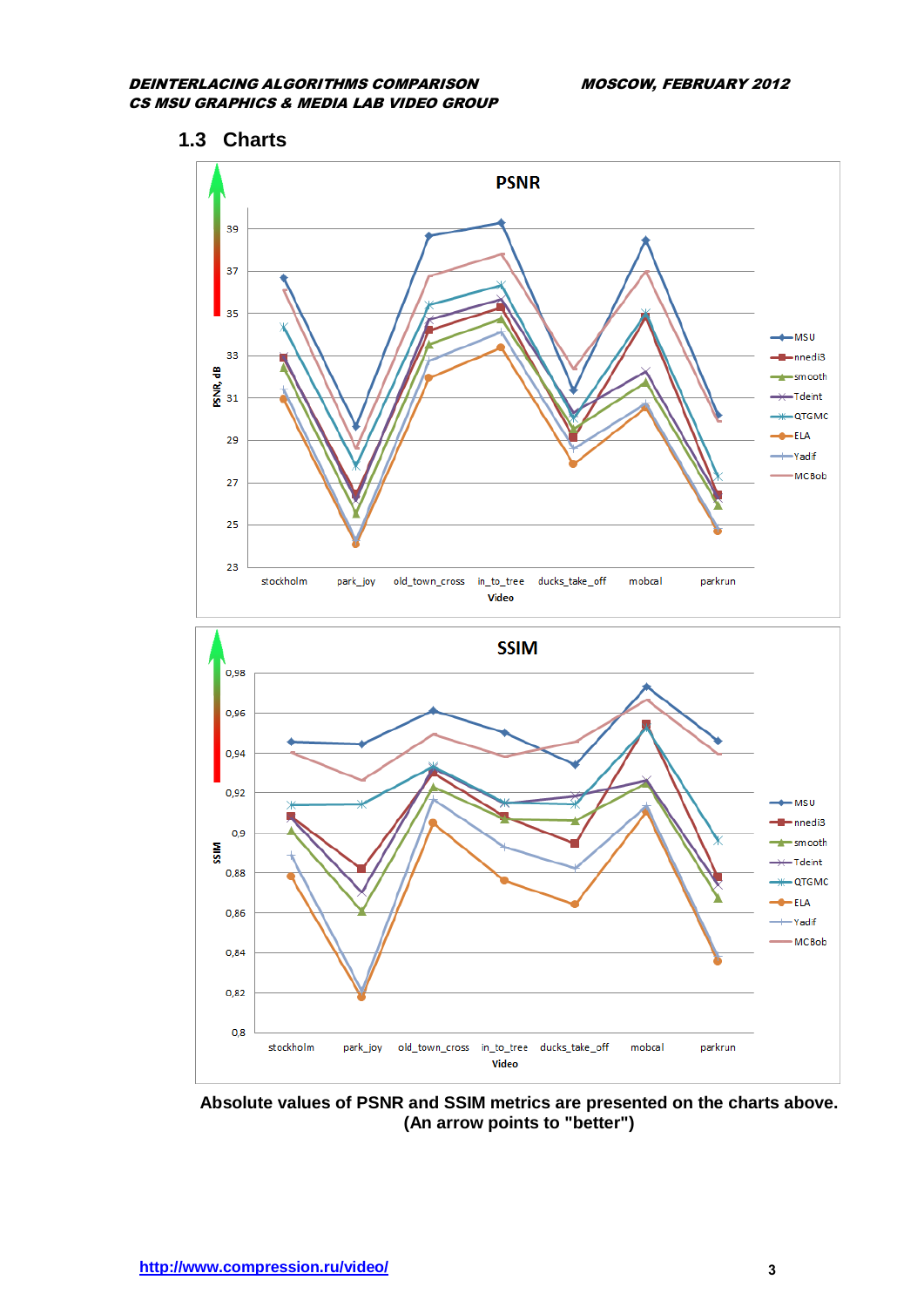



**The differences between metrics' values of ELA algorithm and other deinterlacing algorithms are shown on these charts**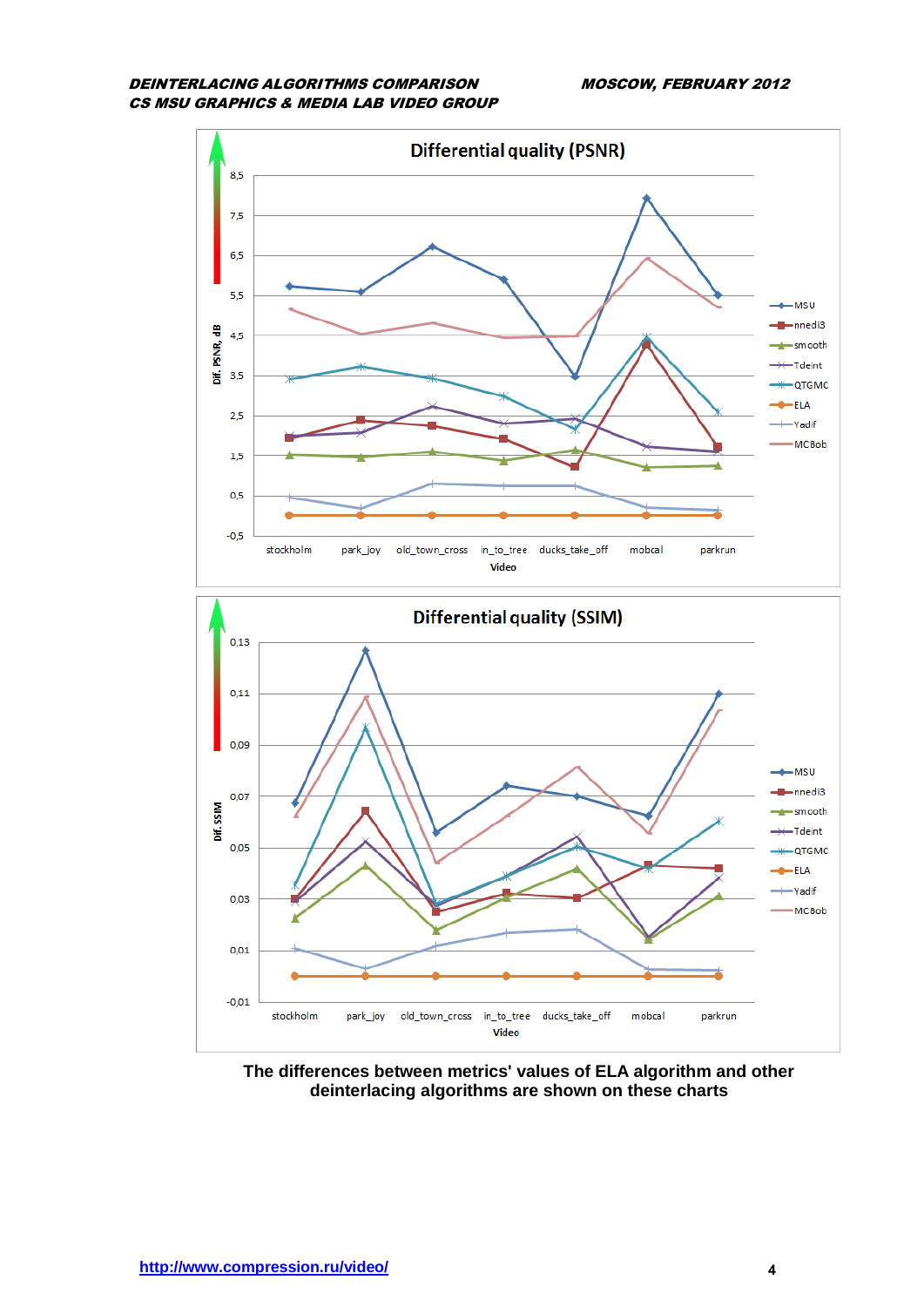

**This chart shows relations between speed and quality of different algorithms, where speed is FPS/FPS**<sub>ELA</sub>



#### **1.4 Remarks**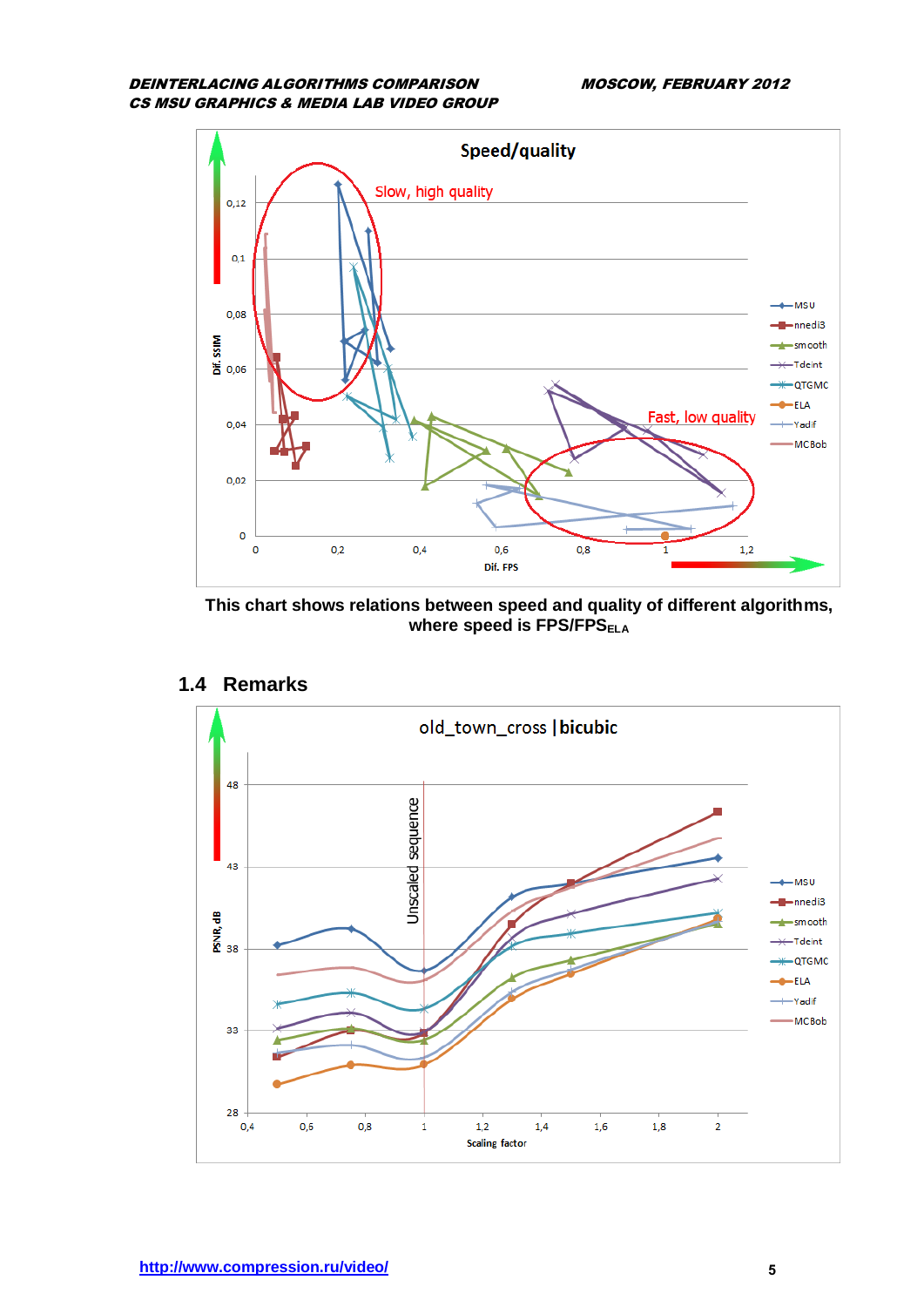

**During the comparison it was noticed that some transformations of progressive video may affect comparison results. For example, similarity of interpolation algorithms in resizing and deinterlacing leads to higher quality metric value for this deinterlacer. Relation between scaling factor and PSNR value is shown on these charts for Lanczos and bicubic resizing. PSNR value in the point where scaling factor equals 1 stands out of common chart behavior. This fact proves an importance of correct source videos in this kind of comparisons. Processing a video that has been converted from resized progressive source is a very rare usecase for deinterlacing algorithms, so our comparison was performed only with unscaled test sequences.**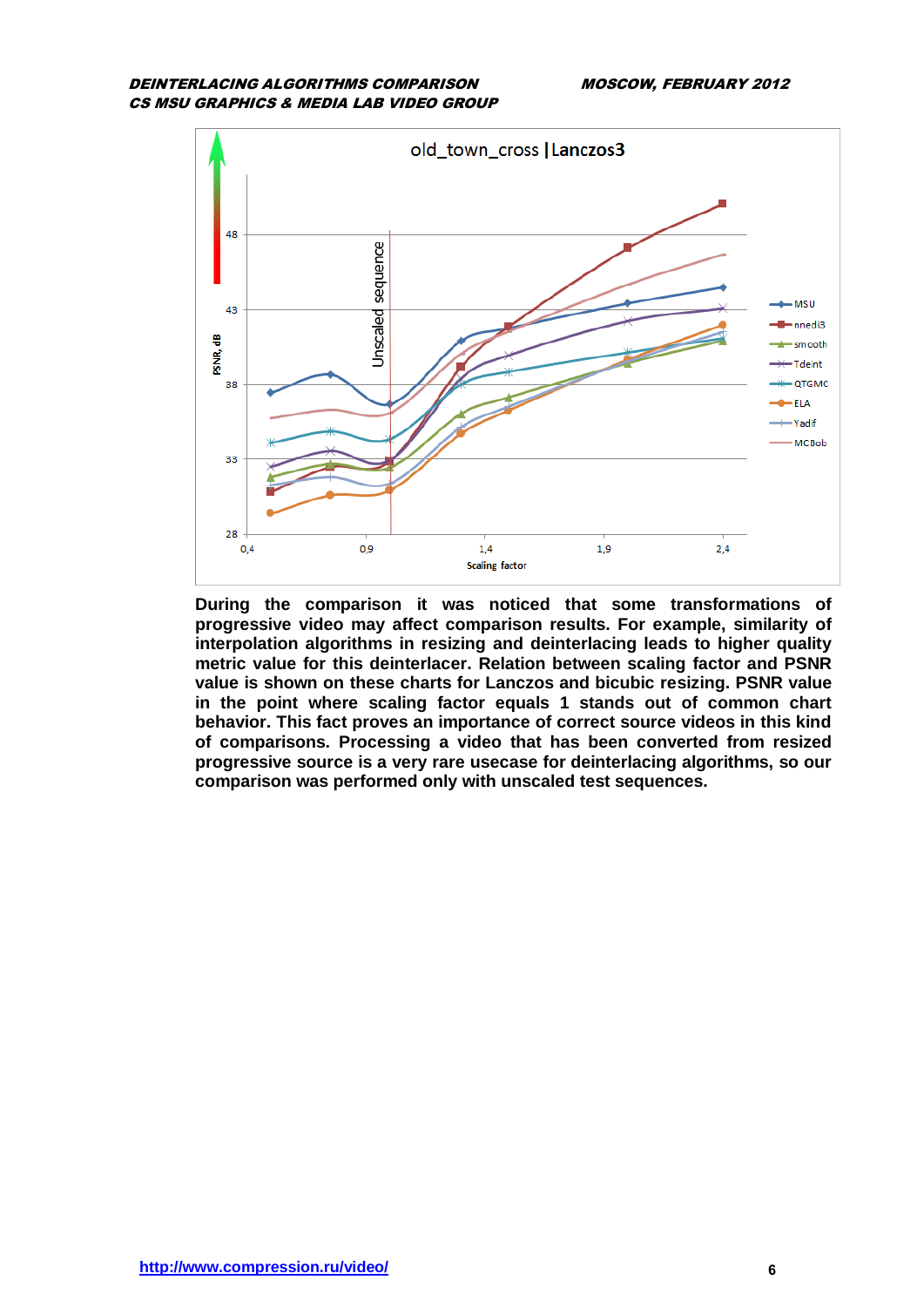# **2 Visual comparison**

**Some zoomed-in samples are shown below. Our algorithm is intended to minimize negative effects of deinterlacing like smoothing and "combing".**



**Interlaced frames**



**MSU Deinterlacer results**



**Other algorithms' result**